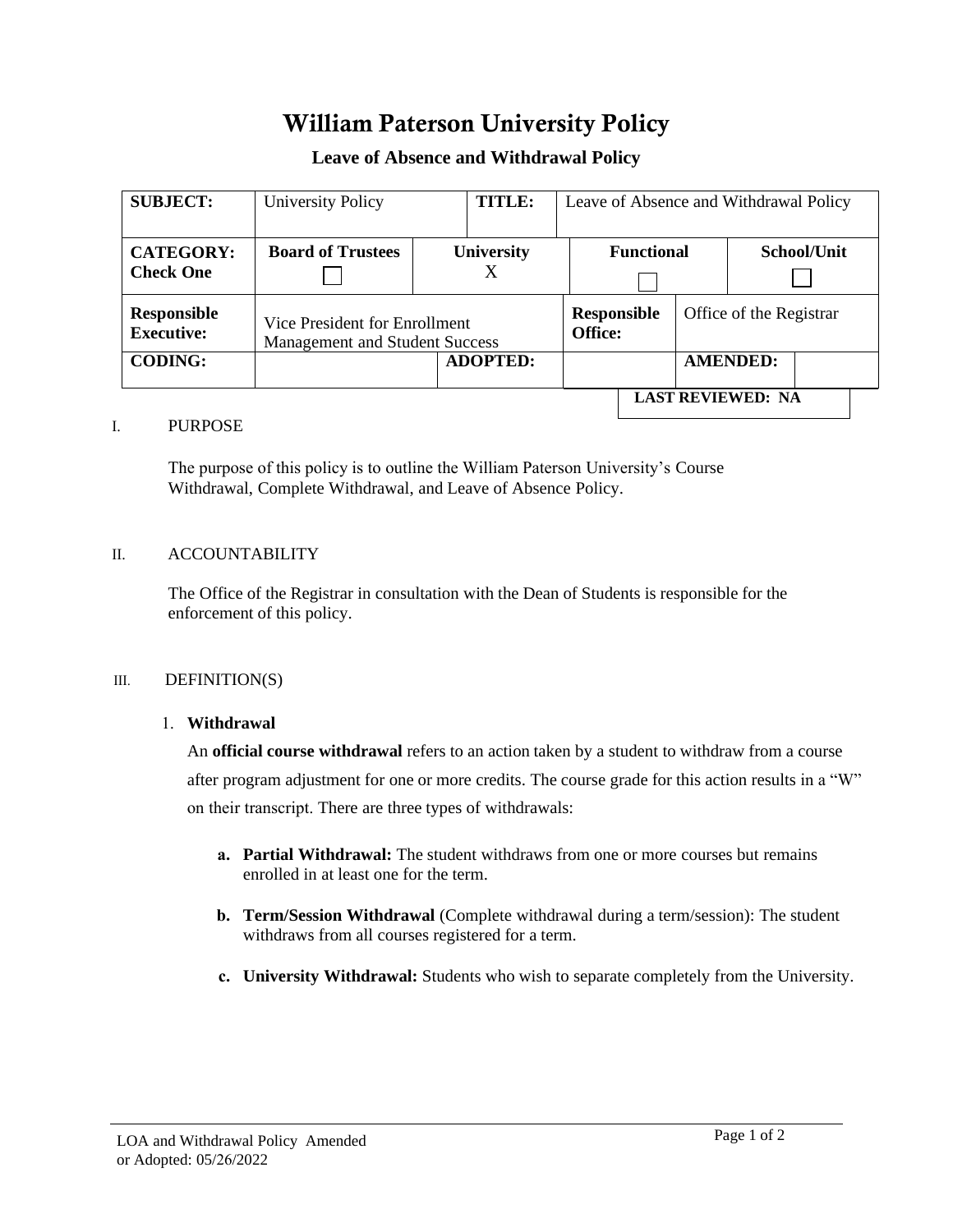## **2. Leave of Absence**

There are two types of leaves of absence:

- **a. Military Leave of Absence (MLOA):** Students whose military obligations make it difficult or impossible for them to be successful in their academic program. For purposes of granting a MLOA, a military obligation is defined as (a) deployment, (b) mobilization leading to deployment, or (c) attendance at a military school or college.
- **b. Medical / Mental Health Leave of Absence:** Students who must interrupt their studies temporarily due to physical or psychological conditions.

## IV. POLICY

- 1. Withdrawal Policy
	- a. Course Withdrawal: Students are permitted to withdraw from one or more classes within the published semester timeline available on the [semester calendar.](https://www.wpunj.edu/registrar/calendars/) A grade of 'W' is posted on the transcript. A 'W' does not count in the grade point average but does count towards attempted credits.
	- b. Term/Session Withdrawal: Students who are currently registered for a term and withdraw from their full course load may return the following term/semester without taking further action. A grade of 'W' will be posted for all courses for that term.
	- c. Students who do not return the following term/semester may return within two years of withdrawing by consulting with an advisor.
	- d. University Withdrawal: Students who wish to withdraw from the university with no intent to return must request a university withdrawal.
	- e. Responsibilities: If a student decides to return to William Paterson University after taking a University withdrawal that is longer than two years, they will need to complete the necessary paperwork for readmissions through the admissions office.
	- f. Enforcement: Refunds after the published deadline **WILL NOT** be considered under any circumstances.
- 2. Leave of Absence Policy
	- a. Leave of Absence must be requested prior to the start of the term. See the semester calendar for specific start dates: [semester calendar.](https://www.wpunj.edu/registrar/calendars/)
	- b. Students who receive federal Direct Loans will need to return before the end of the 180 day leave of absence time limit. Failure to return before the end of the 180 days will be considered a withdrawal for financial aid purposes related to reporting to the clearinghouse by the Office of the Registrar.
	- c. Leave of Absence may not exceed two years for enrollment purposes.